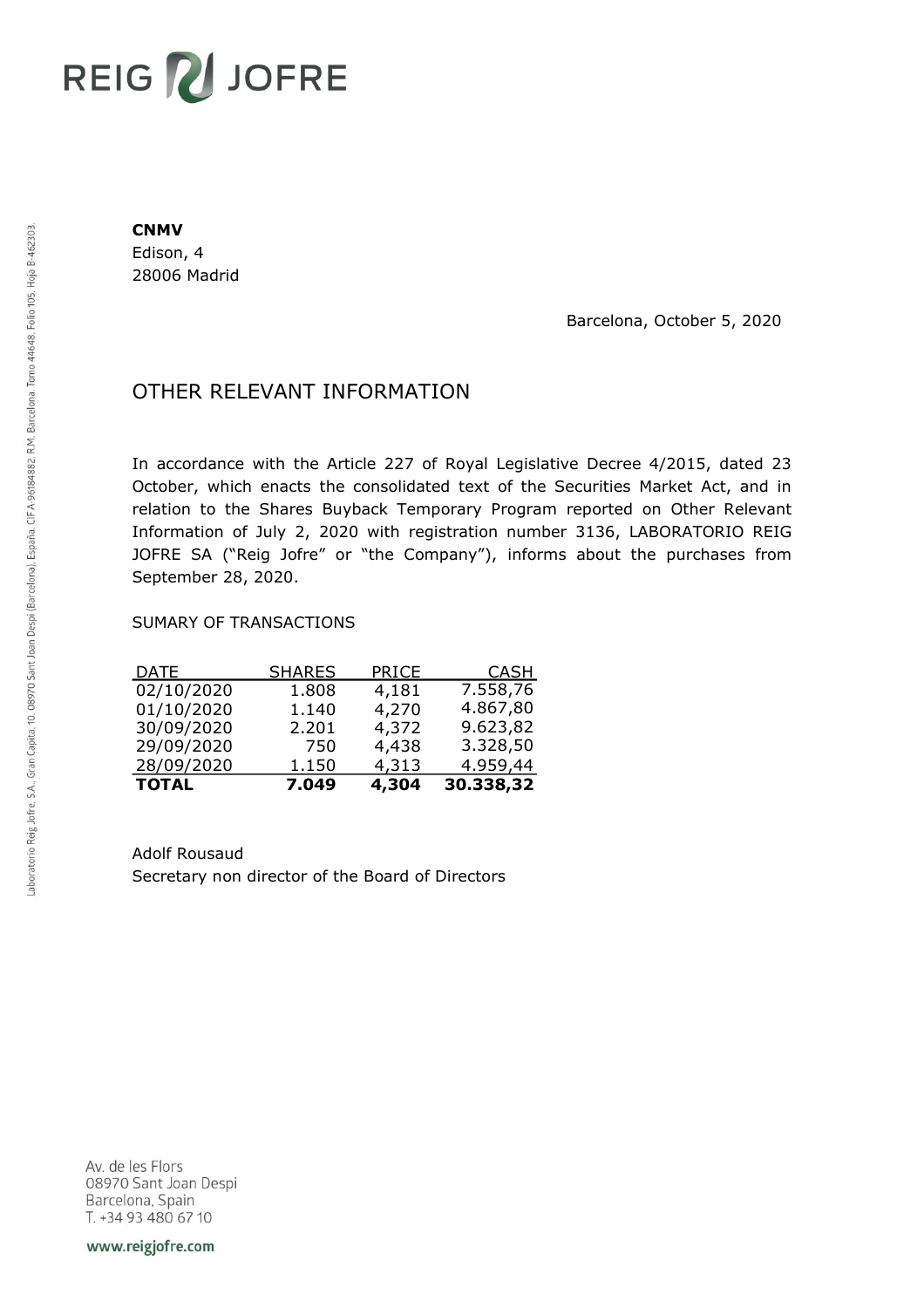

## ANNEX 1

*Detail of transactions between September 28 and October 2, 2020*

| DATE       | <b>SHARES</b> | PRICE | CASH     |
|------------|---------------|-------|----------|
| 02/10/2020 | 150           | 4,210 | 631,50   |
| 02/10/2020 | 58            | 4,120 | 238,96   |
| 02/10/2020 | 150           | 4,130 | 619,50   |
| 02/10/2020 | 150           | 4,130 | 619,50   |
| 02/10/2020 | 150           | 4,150 | 622,50   |
| 02/10/2020 | 100           | 4,140 | 414,00   |
| 02/10/2020 | 150           | 4,260 | 639,00   |
| 02/10/2020 | 150           | 4,240 | 636,00   |
| 02/10/2020 | 17            | 4,150 | 70,55    |
| 02/10/2020 | 150           | 4,150 | 622,50   |
| 02/10/2020 | 150           | 4,090 | 613,50   |
| 02/10/2020 | 150           | 4,220 | 633,00   |
| 02/10/2020 | 150           | 4,220 | 633,00   |
| 02/10/2020 | 22            | 4,250 | 93,50    |
| 02/10/2020 | 89            | 4,250 | 378,25   |
| 02/10/2020 | 22            | 4,250 | 93,50    |
| 01/10/2020 | 78            | 4,280 | 333,84   |
| 01/10/2020 | 72            | 4,280 | 308,16   |
| 01/10/2020 | 64            | 4,290 | 274,56   |
| 01/10/2020 | 26            | 4,300 | 111,80   |
| 01/10/2020 | 61            | 4,290 | 261,69   |
| 01/10/2020 | 89            | 4,250 | 378,25   |
| 01/10/2020 | 150           | 4,260 | 639,00   |
| 01/10/2020 | 215           | 4,250 | 913,75   |
| 01/10/2020 | 235           | 4,250 | 998,75   |
| 01/10/2020 | 150           | 4,320 | 648,00   |
| 30/09/2020 | 150           | 4,350 | 652,50   |
| 30/09/2020 | 400           | 4,360 | 1.744,00 |
| 30/09/2020 | 8             | 4,360 | 34,88    |
| 30/09/2020 | 150           | 4,310 | 646,50   |
| 30/09/2020 | 170           | 4,320 | 734,40   |
| 30/09/2020 | 150           | 4,350 | 652,50   |
| 30/09/2020 | 77            | 4,360 | 335,72   |
| 30/09/2020 | 13            | 4,390 | 57,07    |
| 30/09/2020 | 197           | 4,390 | 864,83   |
| 30/09/2020 | 150           | 4,350 | 652,50   |
| 30/09/2020 | 26            | 4,370 | 113,62   |
| 30/09/2020 | 110           | 4,380 | 481,80   |
| 30/09/2020 | 150           | 4,400 | 660,00   |
| 30/09/2020 | 150           | 4,430 | 664,50   |
| 30/09/2020 | 150           | 4,420 | 663,00   |
| 30/09/2020 | 150           | 4,440 | 666,00   |
| 29/09/2020 | 150           | 4,440 | 666,00   |
| 29/09/2020 | 41            | 4,440 | 182,04   |
| 29/09/2020 | 109           | 4,440 | 483,96   |
| 29/09/2020 | 150           | 4,430 | 664,50   |
| 29/09/2020 | 150           | 4,440 | 666,00   |
| 29/09/2020 | 150           | 4,440 | 666,00   |